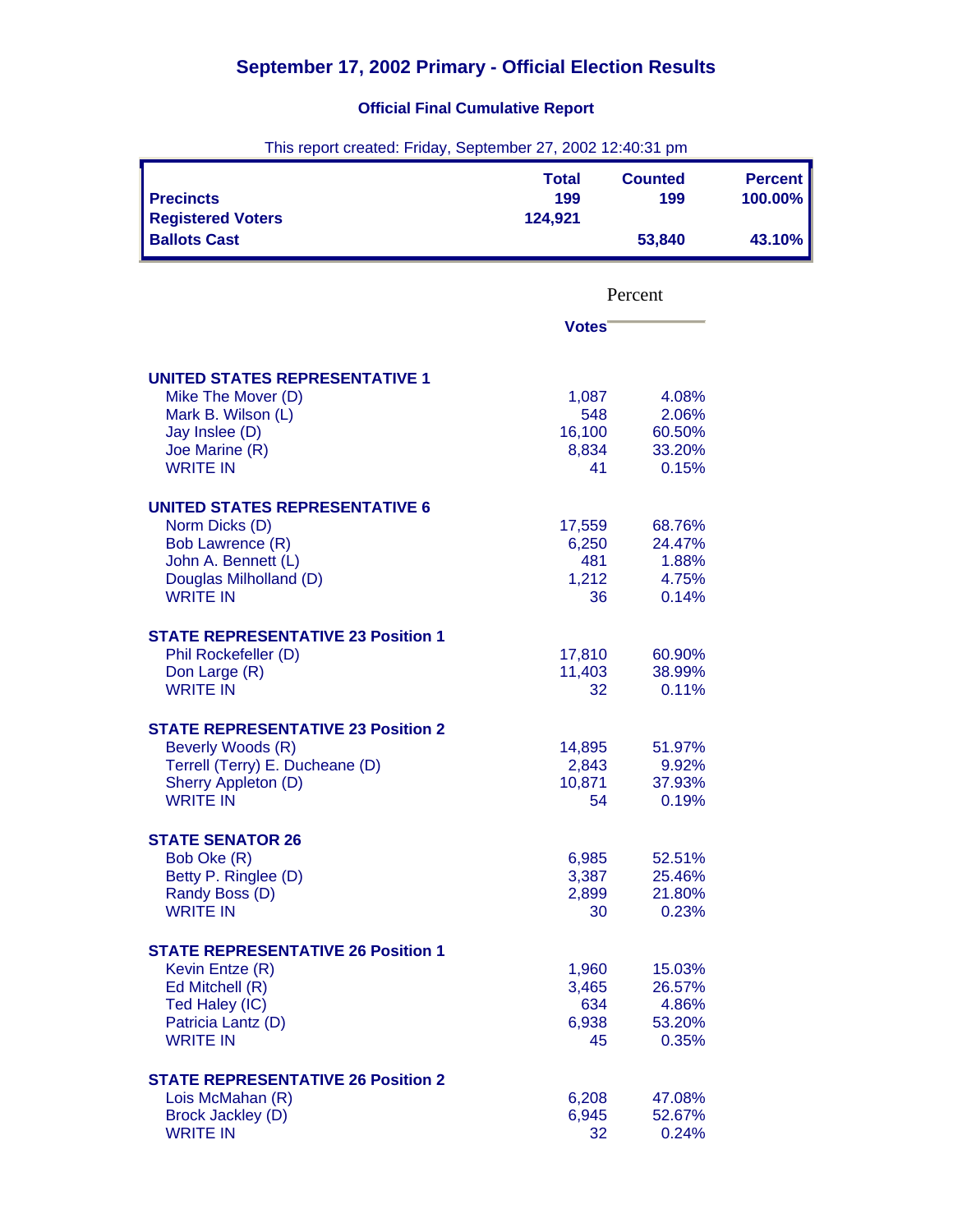| <b>STATE SENATOR 35</b><br>Tim Sheldon (D)<br>Marilou Rickert (GRN)<br><b>WRITE IN</b>                                                            | 7,463<br>1,559<br>51                       | 82.26%<br>17.18%<br>0.56%                    |
|---------------------------------------------------------------------------------------------------------------------------------------------------|--------------------------------------------|----------------------------------------------|
| <b>STATE REPRESENTATIVE 35 Position 1</b><br>Kathy Haigh (D)<br>Frank Dare (R)<br><b>WRITE IN</b>                                                 | 5,419<br>3,858<br>17                       | 58.31%<br>41.51%<br>0.18%                    |
| <b>STATE REPRESENTATIVE 35 Position 2</b><br>William (Ike) Eickmeyer (D)<br>Craig Chapman (R)<br><b>WRITE IN</b>                                  | 5,601<br>3,709<br>14                       | 60.07%<br>39.78%<br>0.15%                    |
| <b>COUNTY COMMISSIONER 3</b><br>Tim Botkin (D)<br>Patty Lent (R)<br><b>WRITE IN</b>                                                               | 7,771<br>8,509<br>20                       | 47.67%<br>52.20%<br>0.12%                    |
| <b>ASSESSOR</b><br>Jim Avery (R)<br><b>WRITE IN</b>                                                                                               | 40,887<br>810                              | 98.06%<br>1.94%                              |
| <b>AUDITOR</b><br>Karen Flynn (D)<br><b>WRITE IN</b>                                                                                              | 41,702<br>560                              | 98.67%<br>1.33%                              |
| <b>CLERK</b><br>Dave Peterson (D)<br><b>WRITE IN</b>                                                                                              | 39,870<br>527                              | 98.70%<br>1.30%                              |
| <b>CORONER</b><br>Greg Sandstrom (R)<br>Ed Rollman (D)<br><b>WRITE IN</b>                                                                         | 31,740<br>17,218<br>71                     | 64.74%<br>35.12%<br>0.14%                    |
| <b>PROSECUTING ATTORNEY</b><br>Russ Hauge (D)<br><b>WRITE IN</b>                                                                                  | 40,010<br>816                              | 98.00%<br>2.00%                              |
| <b>SHERIFF</b><br>William Johnston (L)<br>Steve Boyer (D)<br><b>WRITE IN</b>                                                                      | 7,579<br>40,541<br>278                     | 15.66%<br>83.77%<br>0.57%                    |
| <b>TREASURER</b><br>Barbara Stephenson (D)<br>Paulette Alvarado (D)<br><b>WRITE IN</b>                                                            | 22,529<br>22,455<br>495                    | 49.54%<br>49.37%<br>1.09%                    |
| <b>SUPREME COURT JUSTICE Position 3</b><br>Jim Johnson (NP)<br>Stan Morse (NP)<br>Michael Spearman (NP)<br>Mary Fairhurst (NP)<br><b>WRITE IN</b> | 14,343<br>3,947<br>14,580<br>10,345<br>150 | 33.08%<br>9.10%<br>33.62%<br>23.86%<br>0.35% |
| <b>SUPREME COURT JUSTICE Position 4</b><br>Charles W. Johnson (NP)                                                                                | 17,791                                     | 41.84%                                       |